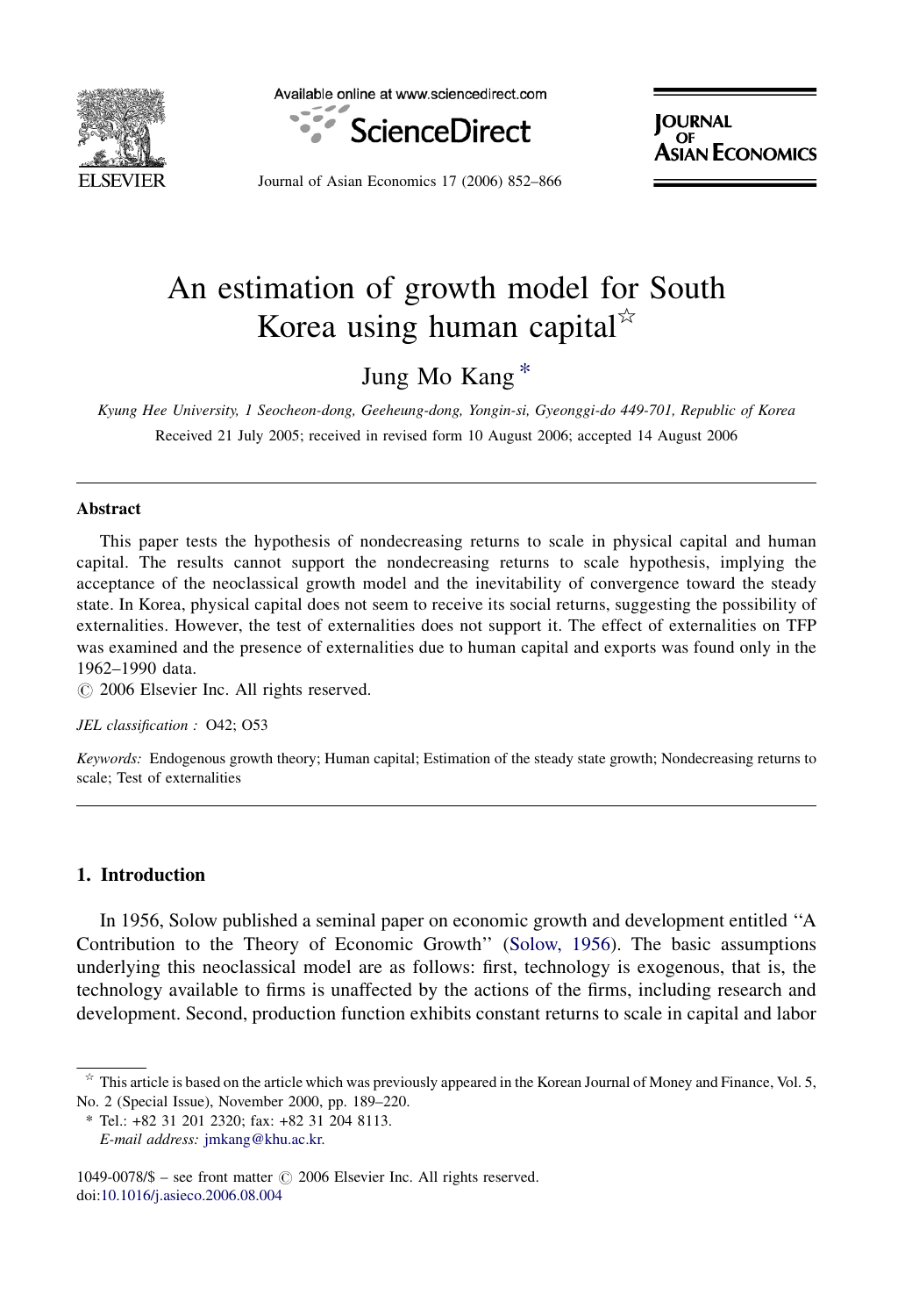jointly, but diminishing returns to scale in capital and labor separately.<sup>1</sup> The key implication of these assumptions is that an economy has a tendency to converge to a steady state in which per capita GDP would grow at a constant rate; therefore, any policy-induced ''catch-up'' may generate a rapid growth for underdeveloped economies only for a period of time, but the growth rate will eventually decelerate to the rate of exogenous technological change as the GDP gap between the developing economies and advanced economies is narrowed.

However, by the 1980s it became more and more apparent that the neoclassical theory was inadequate in explaining the remarkable growth of newly emerging economies, especially that of the East-Asian economies. Out of this tension emerged a ''new'' growth theory which has come to be characterized as ''endogenous'' growth models. These models, developed by [Romer \(1986,](#page--1-0) [1987, 1990\)](#page--1-0) and others gave focused on the role of human capital (i.e., ideas) as a main source of nondecreasing returns to scale.

In the new growth theory, growth may continue indefinitely because the returns to capital in a broad class of capital goods, including human capital, may not necessarily diminish as economies grow. Instead of assuming that growth occurs because of exogenous improvement in technology, the endogenous growth theory focuses on the economic forces underlying technological progress. It recognizes that technological progress occurs as a result of the profit maximizing behavior of firms. Romer endogenizes technology progress by introducing the search for new ideas by researchers interested in profiting from their invention. In this model, ''long-run'' growth is driven primarily by the accumulation of knowledge (or human capital). Lucas draws on the theory of human capital in which each individual acquires productivity-enhancing skills by devoting time to such acquisition and away from paying work. The acquisition of skills by a worker not only increases his productivity but has a spillover effect on the productivity of all workers by increasing the level of skills in the economy as a whole. The spillover effect of human capital in the Lucas model and of the knowledge in the Romer model are externalities not internalized by individual agents. However, for the economy as a whole, they generate increasing scale economies even though the perceived production function of each agent exhibits constant returns to scale. The central point in their theory is that if the investment takes place under nondecreasing returns to scale, the marginal product of capital need not decline over time; hence, the incentive for capital accumulation may persist indefinitely.

The main objective of the present paper is to test the key proposition of the endogenous growth model, namely the constant returns to scale in both physical and human capital using time series data for South Korea for the two overlapping periods, 1962–1990 and 1954–1990. The former represents the periods of rapid growth, while the latter includes all available data. The 1962–1990 data is likely to be of better quality than the 1954–1990 data. The test is conducted by estimating the augmented Solow (steady state) model, incorporating human capital in the production function. This paper also examines Lucas' double effects of human capital accumulation: internal effects and external effects. The internal effect is the direct, the marginal product of capital for which the owner of the human capital is paid. The external effect is the externalities, the benefit available to others which the private individual may not realize. We also test for the externalities of exports, along with interaction effects among several key variables.

<sup>&</sup>lt;sup>1</sup> We say that production function is neoclassical if (a) for all  $K > 0$  and  $L > 0$ , the function exhibits positive and diminishing marginal products with respect to each input; (b) the function exhibits constant returns to scale in  $K$  and  $L$ combined; (c) the marginal product of capital (or labor) approaches infinity as capital (or labor) goes to zero and approaches zero as capital (or labor) goes to infinity. These last properties are called [Inada \(1963\)](#page--1-0) conditions [\(Barro &](#page--1-0) [Sala-I-Martin, 1995](#page--1-0)).